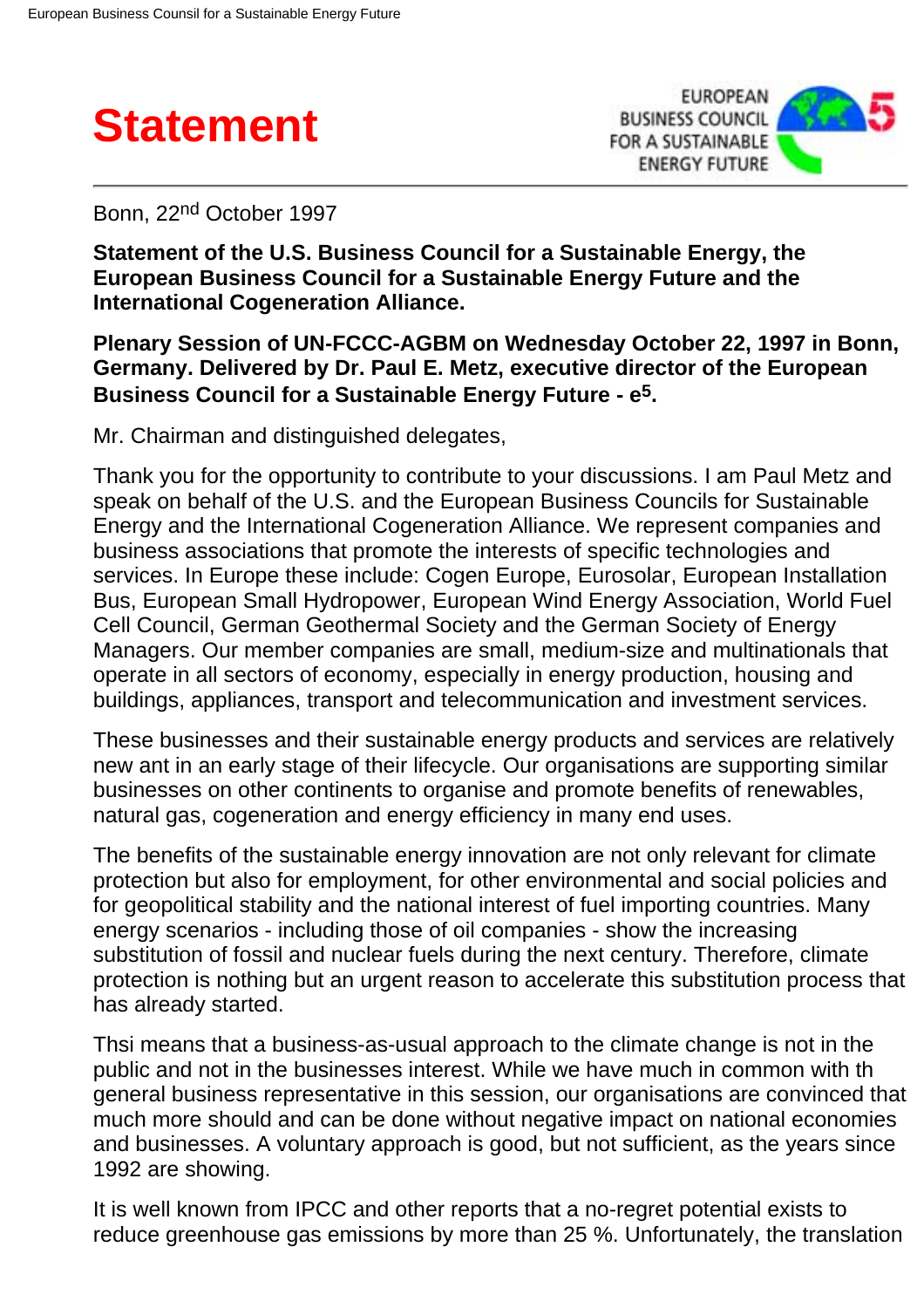of 'no-regret' to daily language has introduced the economic term 'no or negative cost' without explaining that negative costs are savings and profits! Climate policy is just starting as soon as possible to eliminate the institutional and other well known barriers that prevent these savings to happen.

It may be illustrative to give two examples of such 'no-regrets' options. The first is the energy use for heating and cooling of houses and buildings. In most countries the insulation value of new buildings is far below its economic optimum even at the present relatively low energy price level. This is not only relevant for the heating in moderate or cold regions, but also when cooling is necessary in warm climates.

The second is the preferential treatment given to air and road transport by subsidies and state investments in infrastructure and freedom of taxes.

In both cases the companies that offer more energy efficient products and services have structural competitive disadvantages in addition to the high entry costs for market penetration until a new product achieves a comparable economic scale.

In order to create this change in market demand that would increase carbon efficiency and reduce the emission of greenhouse gases, we hope the following will be agreed in Kyoto:

a first legally binding stabilisation target in 2005 to stimulate prompt actions by all governments, business, investors and consumers. This proposal reflects different positions of the U.S. and European organisations: the European Council, Cogen Europe and the European Wind Energy Association continue to support the European Union´s proposal for reductions by 7.5 and 15 %. Stabilisation in 2005 is a minimum common position of all organisations, aiming at the importance of early actions,

a compliance mechanism to guarantee a real level playing field,

a review process for the integration of new scientific and economic data,

a second binding reduction target in 2010, followed by targets in 2015, 2020 and 2030 for the longterm investment and business perspective,

a mechanism to trade emissions within Annex I countries, but without borrowing in the case budget periods are introduced, and for Joint Implementation,

a list of preferred market-based policy tools that can be adopted by Parties in order to reduce distortions of free market conditions, including

a harmonised instrument for international aviation and shipping,

a structure to review national subsidy and taxation situations and to start a gradual but rapid elimination of the 'perverse' components.

We believe that in this way a climate protection strategy will result in a transformation of the energy structure that brings more prosperity to all citizens of